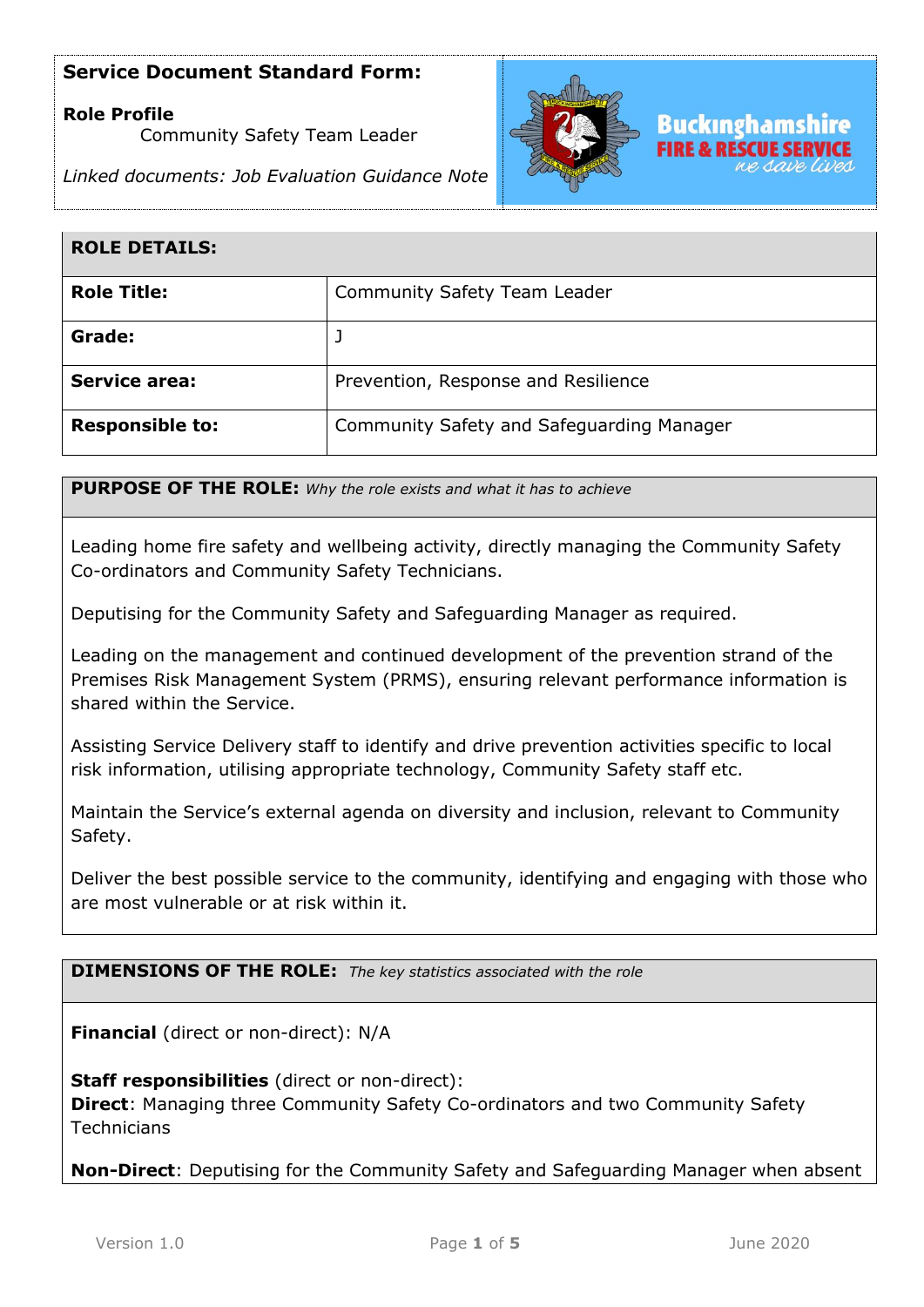## **Role Profile**

Community Safety Team Leader

*Linked documents: Job Evaluation Guidance Note*



**Any other statistical data:** Monitoring and reporting on the delivery of Fire and Wellness Visits and other home safety activity

### **PRINCIPAL ACCOUNTABILITIES:** *What the role is accountable for and required to deliver*

- Leading work with partner agencies to assist in the reduction of accidental dwelling fires, deliberate fires, road traffic collisions and promoting home safety
- Representing the Service at appropriate level meetings and groups
- Managing effective communication within internal teams, developing and building clear working relationships
- Leading on the communication around Community Safety activities across the Service and wider audiences, utilising the external website, social media, intranet, and through any other means identified
- Manage systems to collect and analyse data, identifying:
	- o What Community Safety activity has been carried out
	- o Where
	- o With whom
	- o Why
- Utilising frameworks provided to evaluate outcomes and effectiveness
- Lead on the development of procedures, guidance notes and information documents
- Covering processes as required for the delivery of safe and effective Community Safety initiatives across the Service as a whole
- Manage the day to day operation of the Community Safety Coordinators and Technicians:
	- o Objective setting and reviews
	- o Workloads
	- o Performance management
	- o Attendance management etc
- Being mindful of and prepared for succession planning, including consideration of alternative ways of working
- Undertake suitable training as required, to maintain currency of knowledge
- Being aware of local Authority/Police/Community Safety Partnership activity and best practice
- Setting the level of training required to be undertaken by staff at different levels, ensuring that this is available and carried out by individuals across the Service
- To keep abreast of developments and policy initiatives both nationally and locally
- Managing key areas in the delivery of the Service's Prevention Strategy, ensuring that activities meets the needs of the community balanced with the resources and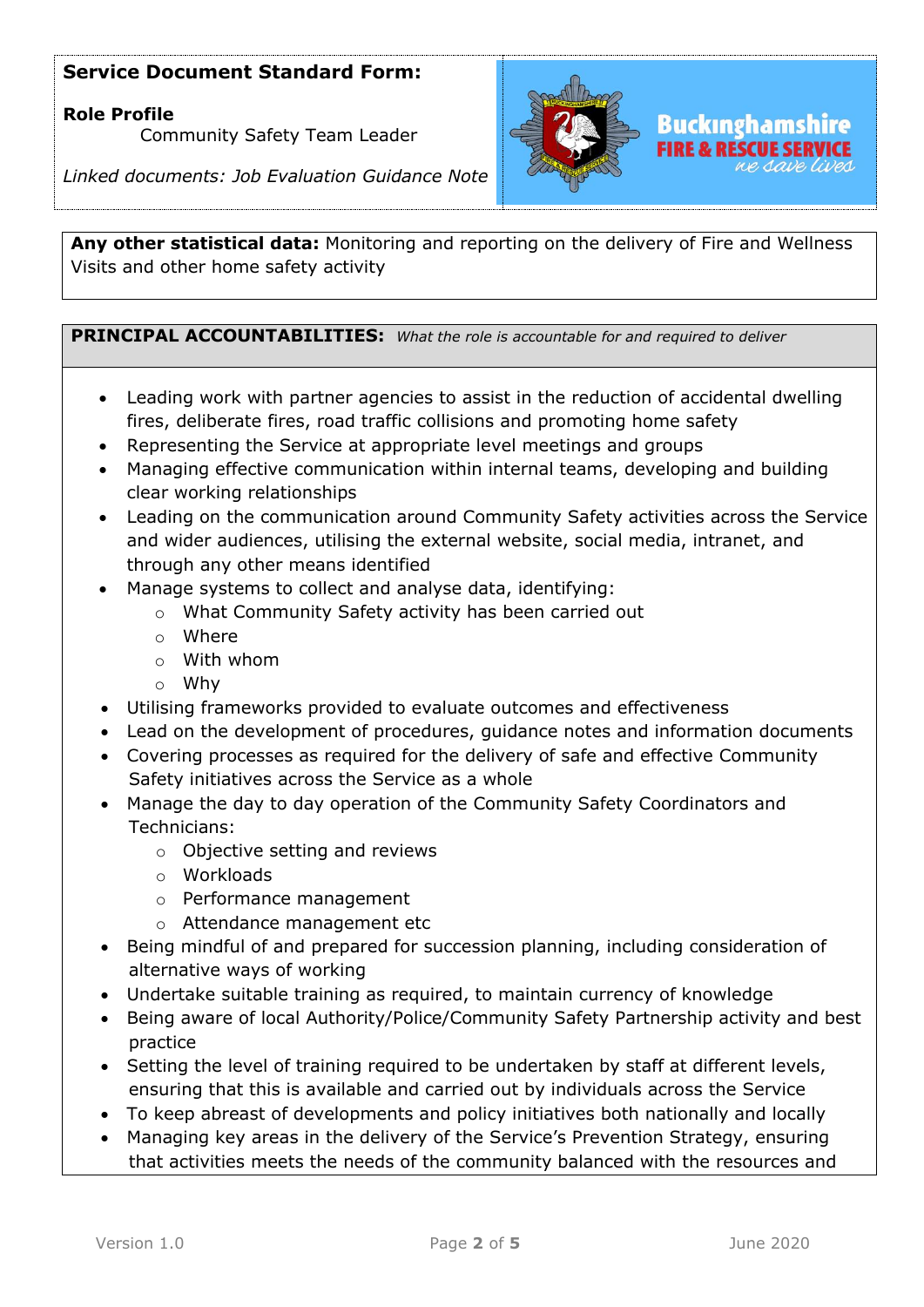**Role Profile** 

Community Safety Team Leader

*Linked documents: Job Evaluation Guidance Note*



capacity available

- Developing and leading initiatives, identifying resources required to support the delivery of the Public Safety Plan (PSP)
- Leading on key areas within internal and external audits, reviews and service development activities
- Supporting the Service to develop an improved approach to equality, diversity and inclusion in all activities which are undertaken

## **DECISION MAKING:**

**Make decisions:** Have autonomy to make decisions within their role and department to enable achievement of personal and team objectives

**Significant say in decisions:** Will have influence in Service wide development

**CONTACT WITH OTHERS:** *The frequent contact the role holder has with others and for what purpose* 

#### **Internal**:

• At all levels across the organisation; from senior management, operational and support services staff

### **External**:

- Educational establishments
- Partnership agencies
- Local Authorities
- Emergency Services
- Community groups

## **PERSONAL REQUIREMENTS:**

- To participate in a programme of continuous personal and professional development relevant to the role
- To demonstrate conduct and behaviours in accordance with the Service policies, values and norms
- To comply with the Services' aims, organisational values and behaviours and their impact on this post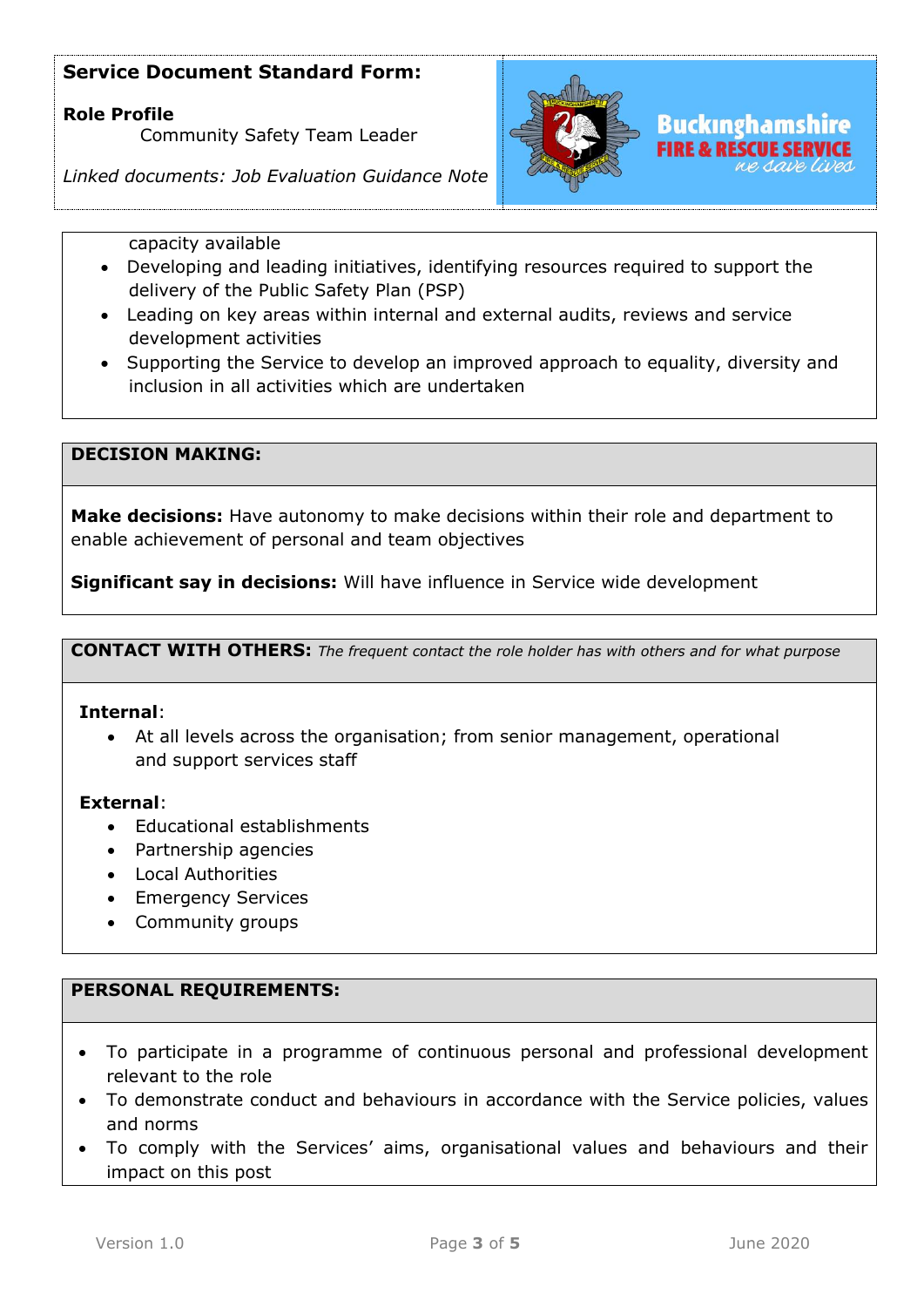## **Role Profile**

Community Safety Team Leader

*Linked documents: Job Evaluation Guidance Note*



# Buckınghamshire

- To be committed to protecting and respecting the privacy of individuals and the responsible handling of personal information
- To ensure all aspects of health and safety are adhered to. Ensuring that all employees, visitors, contractors etc. within the area are following statutory requirements and Service policies and procedures
- The Service is committed to safeguarding and promoting the welfare of children and vulnerable adults, and expects all employees and volunteers to share this commitment
- To undertake, with appropriate training, the duties of other roles as required
- To mentor and coach employees as required
- To contribute to the development and implementation of relevant policies and procedures
- Attend meetings as required and submit information in appropriate formats as required
- To undertake any other duties which fall within the broad spirit, scope, levels and purpose of this role that may reasonably be required from time to time, at any location required by the Service

### **REQUIREMENTS: Essential Criteria**

*The skills, knowledge, qualifications and training required to perform the role*

## **Qualifications & Training**:

- Degree level education or equivalent and/or extensive practical experience within a community / multi-agency setting
- NEBOSH (or IOSH and willingness to work towards)
- Level 3 Award in Education & Training (PTLLS)
- Full UK valid Driving Licence

### **Experience**:

- Experience of working in multi-agency environment at a tactical level
- Demonstrate the ability to support and develop a diverse and inclusive culture
- Be able to work flexibly
- Partnership working in a community setting
- Commitment to customer service
- Management of teams and individuals
- Data gathering and analysis

### **Skills**:

- Excellent influencing, consultation and communication skills
- Management and leadership skills